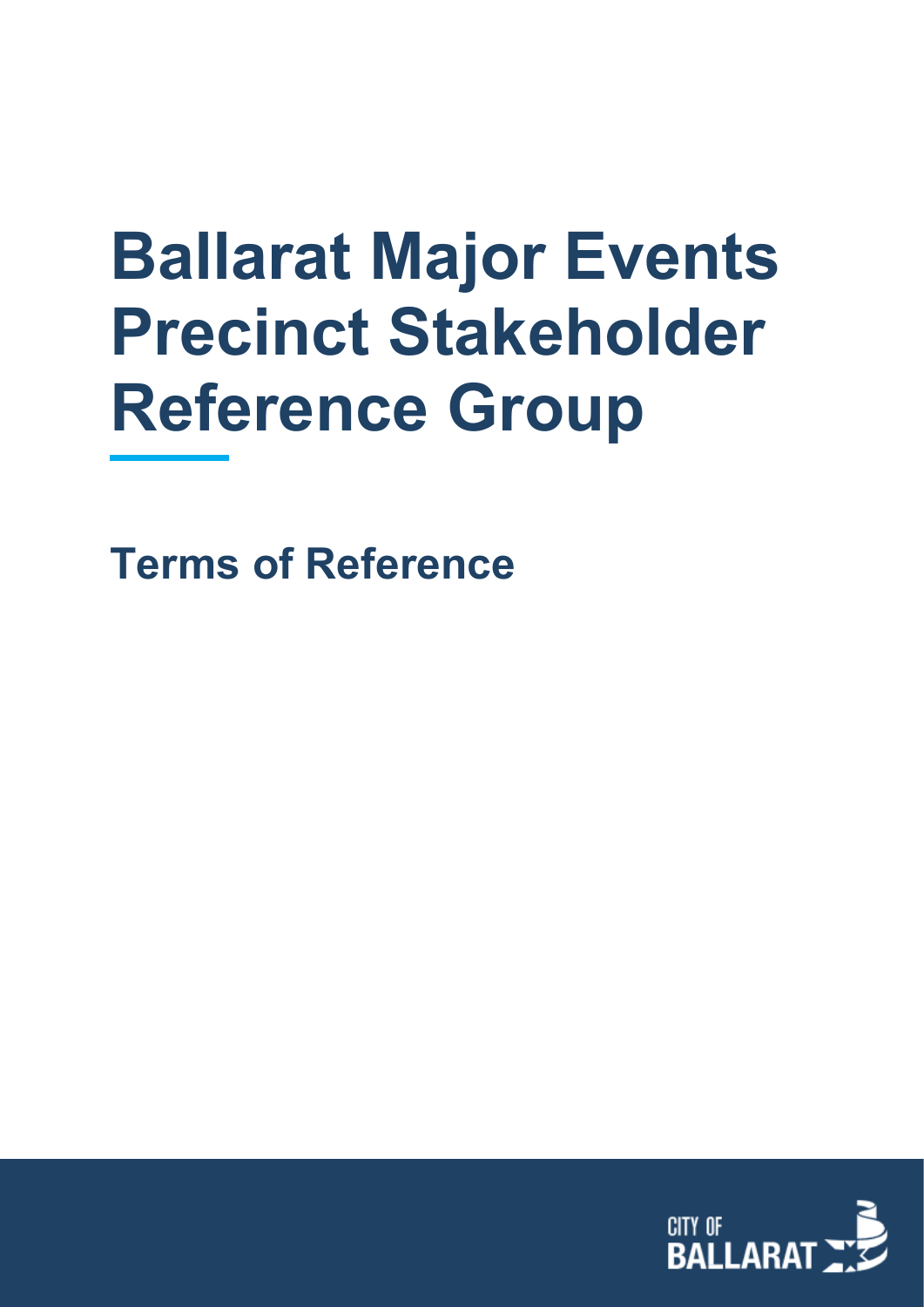

# **Contents**

| 1 <sub>1</sub>   |  |
|------------------|--|
| 2.               |  |
| $\overline{3}$ . |  |
| $\overline{4}$ . |  |
| 5.               |  |
| 6.               |  |
| $\overline{7}$ . |  |
| 8.               |  |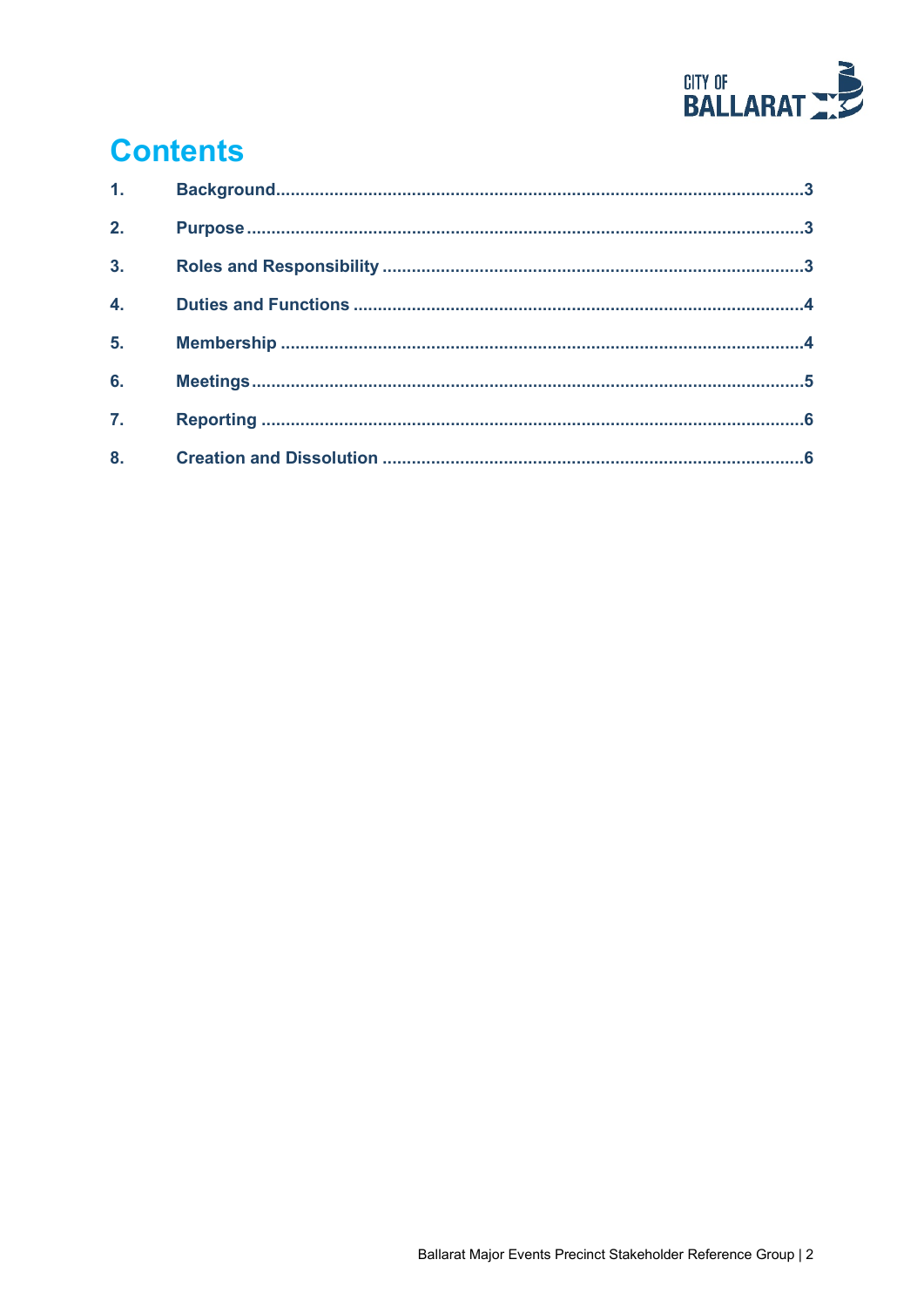

#### <span id="page-2-0"></span>**1. Background**

- 1.1. By this Terms of Reference document, the Ballarat City Council (Council) establishes the Ballarat Major Events Precinct Stakeholder Reference Group (Reference Group).
- 1.2 Council recognises the importance of stakeholder consultation in relation to the Ballarat Major Events Precinct (BMEP) and events held therein. Council has established this Reference Group as a means of consultation for matters relating to the BMEP.
- 1.2. The Reference Group has the functions and responsibilities as set out in this Terms of Reference document. The Terms of Reference document sets out the structure and basis on which the Reference Group can function.
- 1.3. This Terms of Reference document is authorised by a resolution R126/21 of Council passed on 23 June 2021 Council Meeting.

#### <span id="page-2-1"></span>**2. Purpose**

The Reference Group is established for the purpose of:

- 2.1 Collaboration between all user groups and local residents;.
- 2.2 Providing a consultative forum to support event planning and event activation that encourages information sharing across all user groups and stakeholders in a timely manner;
- 2.3 Enabling a consultative forum to discuss matters to improve events conducted within the BMEP; and
- <span id="page-2-2"></span>2.4 Advocating for future development of the BMEP in the interests of the local community.

## **3. Roles and Responsibility**

The role of the Stakeholder Reference Group is:

- 3.1 Provide a consultative forum on the activation, planned events and future development of the BMEP.
- 3.2 Participate in discussions at scheduled meetings of the Reference Group;
- 3.3 Support the work of Council in developing partnerships with the wider community and government sector to promote and develop the BMEP.
- 3.4 Provide an avenue to share details of all events within the precinct with the objective of maintaining an up to date BMEP Calendar of events.
- 3.5 Ensure a collaborative approach with Council staff and other stakeholders to event management issues such as parking and logistics arrangements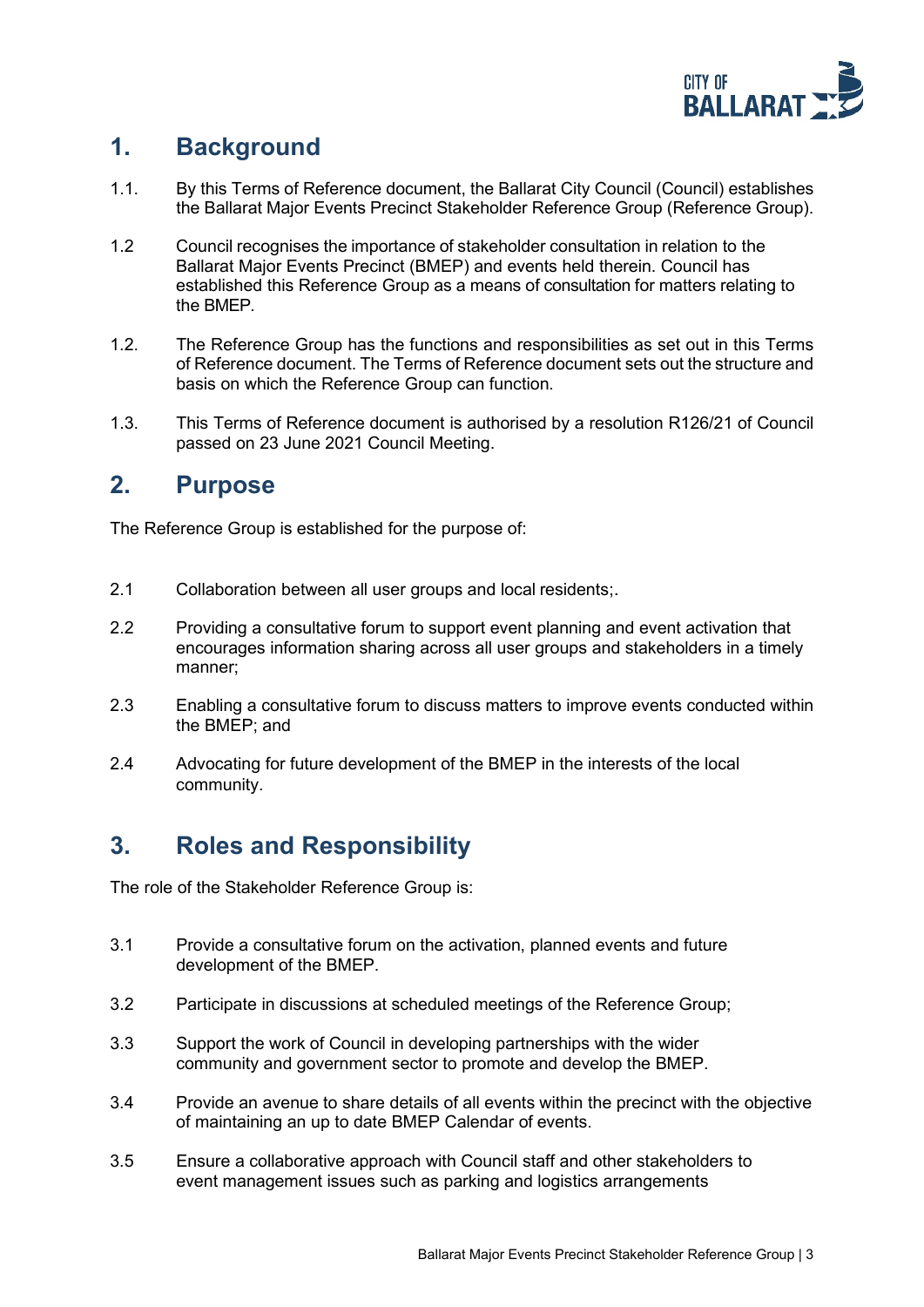

within BMEP.

- 3.6 Provide input regarding future infrastructure development within BMEP.
- 3.7 Reference Group members are expected to keep confidential all sensitive, commercial and personal information that the members may encounter while being a member of the Group, and not to act in any way that would bring the Council into disrepute.

#### <span id="page-3-0"></span>**4. Duties and Functions**

4.1 The Reference Group is a consultative forum and hence consensus or other decision-making processes are not required.

#### <span id="page-3-1"></span>**5. Membership**

5.1 The Reference Group will consist of twelve (12) members comprising of:

One representative from each nominated user group as determined by Council:

- a) North Ballarat Sports Club Football Netball Club
- b) Greater Western Region Rebels AFL Victoria
- c) Basketball Ballarat
- d) Lake Wendouree FNC
- e) North Ballarat Cricket Club
- f) Lake Wendouree Cricket Club
- g) Wendouree Athletic Club
- h) Ballarat Agricultural Society
	- 5.1.1 The Mayor of the Day and a Councillor appointed by Council from time to time;
	- 5.1.2 2 community members from the surrounding residential area.

Community members will be selected on merit and expertise and appointed as individuals and not as representatives of a group or organisation. The selection will be based on demonstrated skills and experience in the following areas;

- 5.1.3 Professional and/or community engagement experience;
- 5.1.4 Proven ability to work cooperatively in advisory groups or selection panels.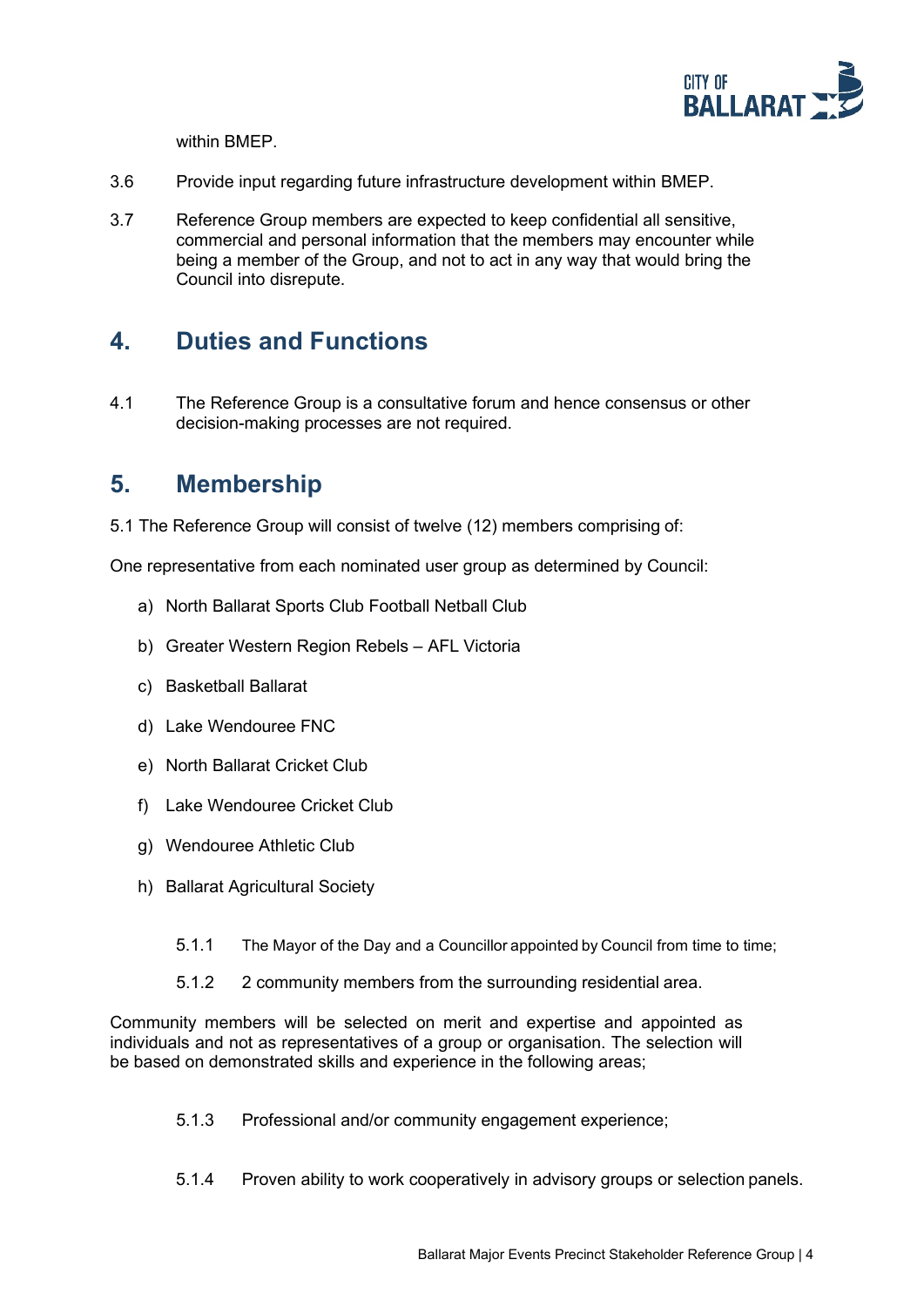

- 5.2 The Chief Executive Officer shall appoint a Council Officer to provide administrative support and guidance to the Reference Group.
- 5.3 A Council Officer appointed under clause 5.2 is not considered a member of the Reference Group.
- 5.4 A Councillor appointed to the Reference Group will be the designated Chairperson of the Group.
- 5.5 Where the Chairperson is absent from a meeting, the other Councillor will chair the meeting, and in the event of their absence, the Mayor of the Day may appoint a representative to act as Chairperson for that meeting.
- 5.6 Any Councillor can attend the meeting as an observer.
- 5.7 Appointments to the Reference Group shall be for a period of 12 months.

#### <span id="page-4-0"></span>**6. Meetings**

- 6.1. Unless Council resolves otherwise, Reference Group meetings will be conducted at the Group's discretion under the direction of the Chairperson.
- 6.2. The Reference Group shall meet at minimum on a biannual basis and at such times and places as are necessary to enable it to exercise and discharge its functions as described herein.
- 6.3. The Chairperson will chair all Reference Group meetings when present.
- 6.4. The Chairperson is the authorised spokesperson for the Reference Group.
- 6.5. The role of the Council Officer appointed under clause 6.2 includes:
	- 6.5.1. maintaining a Register of Reference Group members, their date of appointment, reappointment and official positions (if any) held as a Reference Group member,
	- 6.5.2. advising Reference Group members of term completion dates and their eligibility for reappointment as relevant,
	- 6.5.3. acting as the contact point between Council and the Reference Group,
	- 6.5.4. assisting with meeting the Reference Group's reporting requirements; and,
	- 6.5.5. sharing information about the Eureka Centre's strategic direction and facilitating the committee's input into relevant strategic and business planning processes.